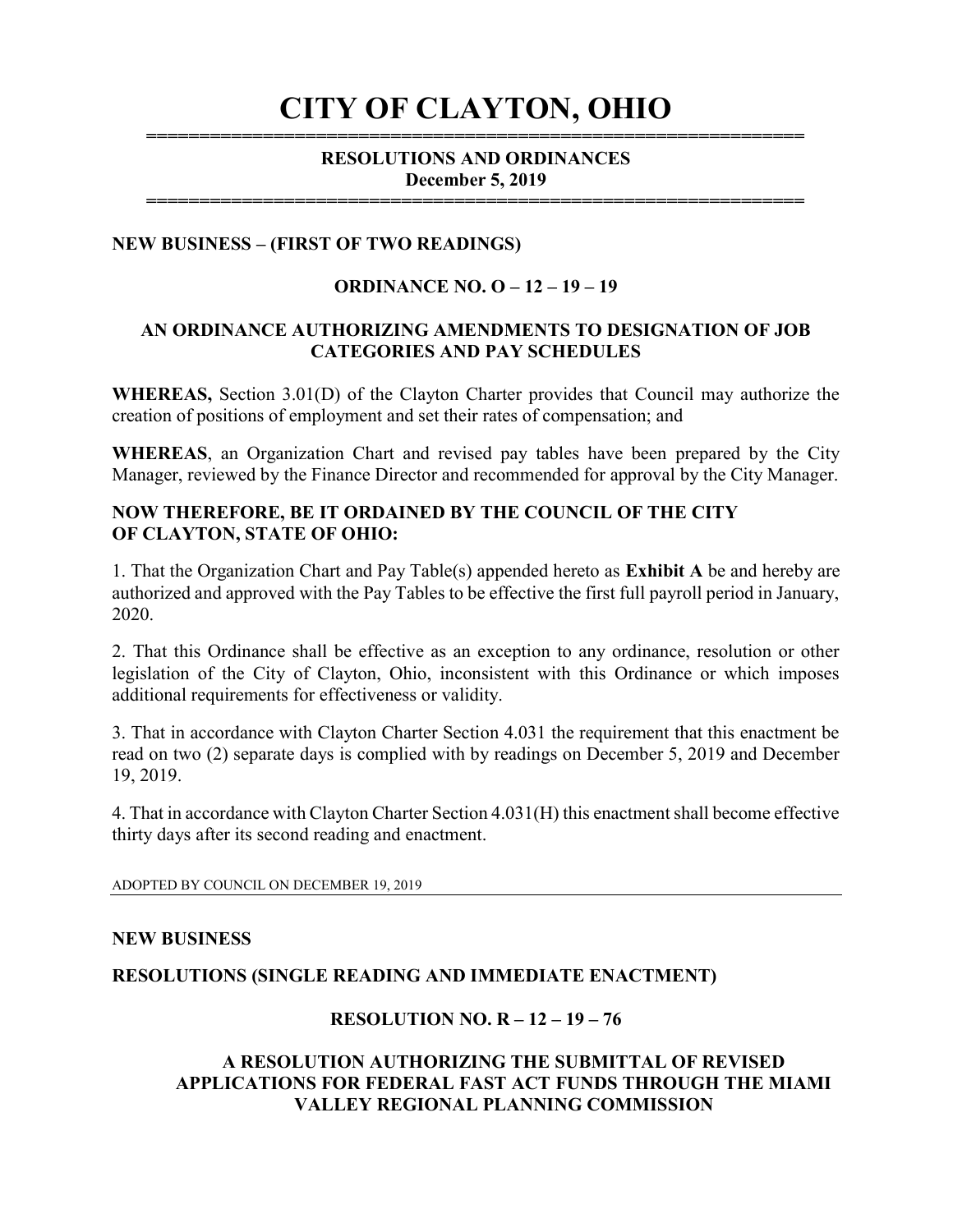WHEREAS, the Miami Valley Regional Planning Commission (MVRPC) has solicited local government entities to submit new transportation projects for funding consideration in the Transportation Improvement Program (TIP); and

WHEREAS, the City of Clayton, Ohio has committed to a timely project development schedule; and

WHEREAS, the City of Clayton, Ohio will commit the necessary resources to support the estimated local cost portion of the projects and the following list of projects will be submitted to MVRPC, shown in order of the City of Clayton, Ohio's priority from number 1 to 2:

- 1. Hoke Road Widening Project, Phase I Estimated Local Share \$1,593,028.00
- 2. Westbrook Resurfacing Project Estimated Local Share \$200,000.00; and

WHEREAS, the City of Clayton, Ohio requests the following exemptions from MVRPC's Complete Streets Policy for the proposed Westbrook Resurfacing Project funding application: The project qualifies for an exception because the project consists of maintenance, repair or resurfacing of an existing cross-section only. (Cyclist and pedestrian exemption); and

WHEREAS, the present Resolution is intended to allow City Staff to update and revise its MVRPC applications for Federal Fact Act Funds previously authorized by Council via enactment of Resolution No. R-10-19-68 on October 3, 2019.

# NOW THEREFORE, BE IT RESOLVED BY THE COUNCIL OF THE CITY OF CLAYTON, STATE OF OHIO:

SECTION I. This Resolution shall serve to authorize the transmittal and submittal of applications for the following transportation projects to MVRPC for funding consideration in the Transportation Improvement Program (TIP):

- 1. Hoke Road Widening Project, Phase I Estimated Local Share \$1,593,028.00
- 2. Westbrook Road Resurfacing Project Estimated Local Share \$200,000

SECTION II. The City Manager is hereby authorized to sign on behalf of the City the application for funds as referred to in Section I of this Resolution.

SECTION III. The City Manager is hereby directed and authorized to take or cause to be taken all other action necessary and proper to secure the funding sought by the application referred to herein, and provide any additional information sought by reviewing agencies during the time the application is under review. The City Manager is further directed and authorized to cause compliance with all reporting requirements required by the Miami Valley Regional Planning Commission (MVRPC) as required as part of the funding process.

SECTION IV. Upon application approval, the City hereby states its commitment to the local contribution for the project as identified in these applications, including local contribution of costs exceeding the current estimates or subsequent revised estimates as accepted by the MVRPC.

SECTION V. It is hereby found and determined that all formal actions of this Council concerning and relating to the adoption of this Resolution were adopted in an open meeting of this Council, and that any and all deliberations of this Council and any of its committees that resulted in such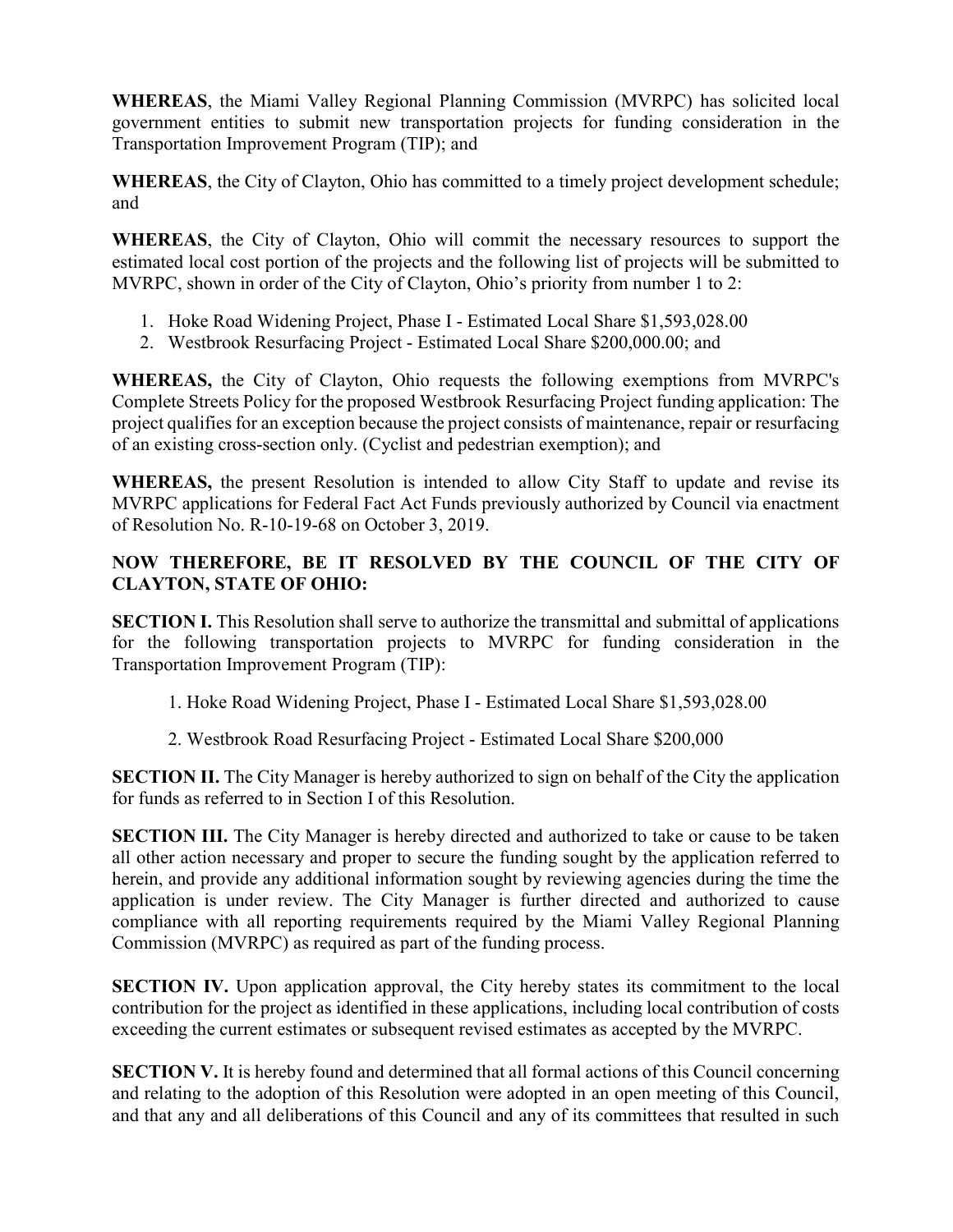formal action were in meetings open to the public, in compliance with all legal requirements, including, but not limited to Section 121.22 of the Ohio Revised Code.

SECTION VI. This Resolution shall become effective immediately upon its passage.

THIS RESOLUTION ADOPTED BY COUNCIL ON DECEMBER 5, 2019

## RESOLUTION NO.  $R - 12 - 19 - 77$

## A RESOLUTION AUTHORIZING THE CITY MANAGER TO ACCEPT PROPOSAL OF MECHANICAL SYSTEMS OF DAYTON FOR REPLACEMENT OF HEATING AND VENTILATION AND AIR-CONDITIONING SYSTEMS AT MEADOWBROOK AT CLAYTON AT A COST NOT TO EXCEED \$51,738.00

WHEREAS, Charter Section 8.02(C)(1) and Ordinance No. O-08-18-17 enacted September 6, 2018, exempt from competitive bidding requirements purchases which are less than \$53,748.00; and

WHEREAS, the City Manager has reviewed the proposals received and has recommended the City accept the proposal of Mechanical Systems of Dayton as being most favorable to and in the best interests of the City.

# NOW THEREFORE, BE IT RESOLVED BY THE COUNCIL OF THE CITY OF CLAYTON, STATE OF OHIO:

1. That the City Manager is authorized to accept the proposal of Mechanical Systems of Dayton for heating ventilation and air-conditioning system replacement at Meadowbrook at Clayton in an amount not to exceed \$51,738.00.

ADOPTED BY COUNCIL ON DECEMBER 5, 2019

#### RESOLUTION NO. R – 12 – 19 - 78

## A RESOLUTION AUTHORIZING THE CITY MANAGER TO EXPEND FUNDS TO OPPOSE AN ISSUE AFFECTING THE OPERATION AND/OR WELL-BEING OF THE CITY AND FURTHER AUTHORIZING THE CITY MANAGER AND CITY EMPLOYEES TO ENGAGE IN ACTIVITIES RELATED TO OPPOSITION OF AN ISSUE WHICH AFFECTS THE OPERATION AND/OR WELL-BEING OF THE CITY IN ACCORDANCE WITH CITY OF CLAYTON CHARTER SECTION 12.12

WHEREAS, Charter Section 12.12(D) states, "The City, through action of Council, may financially support the passage of or opposition to issues, that in Council's opinion, affect the operation and/or well-being of the City. City employees and officials may be authorized by Council to engage in activities related to the passage of or opposition to such issues. The City shall not provide financial support to any political parties or candidates for office."; and